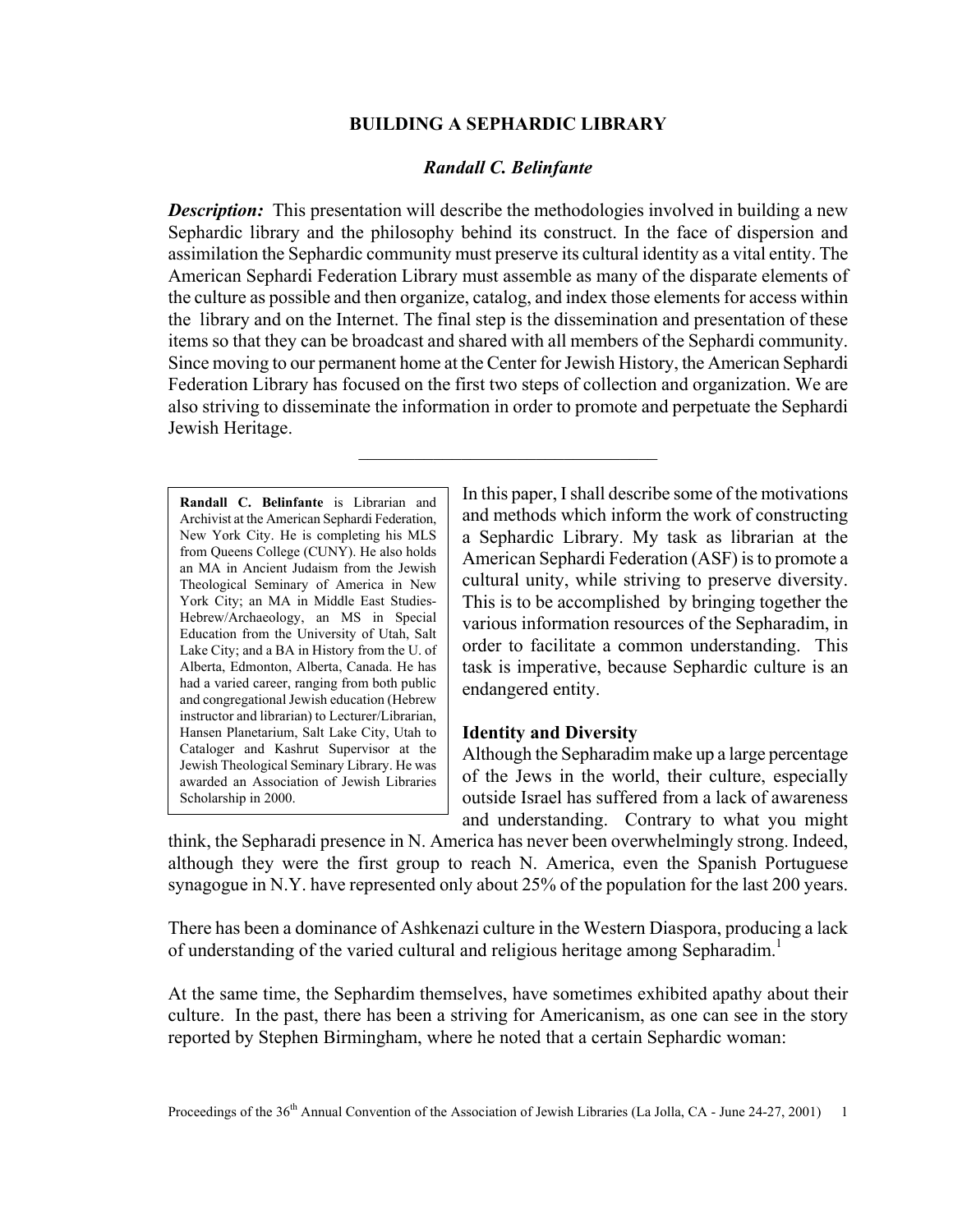....was gathering together her vast gift - it occupies two dozen file boxes of a number of her relatives, and other members of the Sephardic community expressed the opinion that the papers should right go to the American Jewish Historical Society"...the woman was adamant however, insisting that "the recipient should be he New York Historical Society. Since, "we are an old New York family"<sup>2</sup>

Birmingham suggests then, that such families became more pre-occupied with their relationships with the surrounding culture than with their Sephardic tradition.

The modern "Sepharadim," seem perhaps like some Israelis in that they seem to have become so occupied with survival, that they have no time for "culture." Hence we saw that the Moroccans and Yemenites, once they were magic carpeted to Israel, they immediately began to lose their sense of their unique and distinctive Sephardic culture. Attractive as this blending in might seem, the result is, that Sephardi culture is in danger of being lost.<sup>3</sup> One senses that there has been some tendency toward assimilation, similar to that seen among the Jews in Germany prior to WWII.<sup>4</sup>

In building a Sepharadi library therefore, we must be mindful that while we strive to create an entity which recalls the past we also seeks to construct and preserve a Sepharadi identity. As Elizabeth Kaplan has noted in her recent article, detailing the circumstances surrounding the foundation of the AJHS, collecting archives is essentially an exercise in the construction of identity: "In the atmosphere of threat and turmoil that characterized the close of the nineteenth century, the AJHS founders turned to archives as a means by which to construct identity."<sup>5</sup> In some ways, we share their goals: Our intention at ASF is to present a viable Sepharadic identity

Yet, we deviate from the intentions of founders of AJHS in two respects: 1) We are not seeking to promote a single cultural heritage, but aim to reflect the diversity of our community and 2) We are not merely striving to collect memories and passive recollections of Sephardi identity, but rather we seek to stimulate an identity for the present and the future. As Gubbay and Levy point out,

Sephardim are already beginning to take new pride in the splendid achievements of their ancestors; but time does not stand still. They will have to act now, and without delay, if they wish to preserve what was best in their history and then build a meaningful living tradition on what still survives of an unique heritage.<sup>6</sup>

The Sepharadim and the ASF have begun to make progress in arousing awareness regarding Sephardi heritage.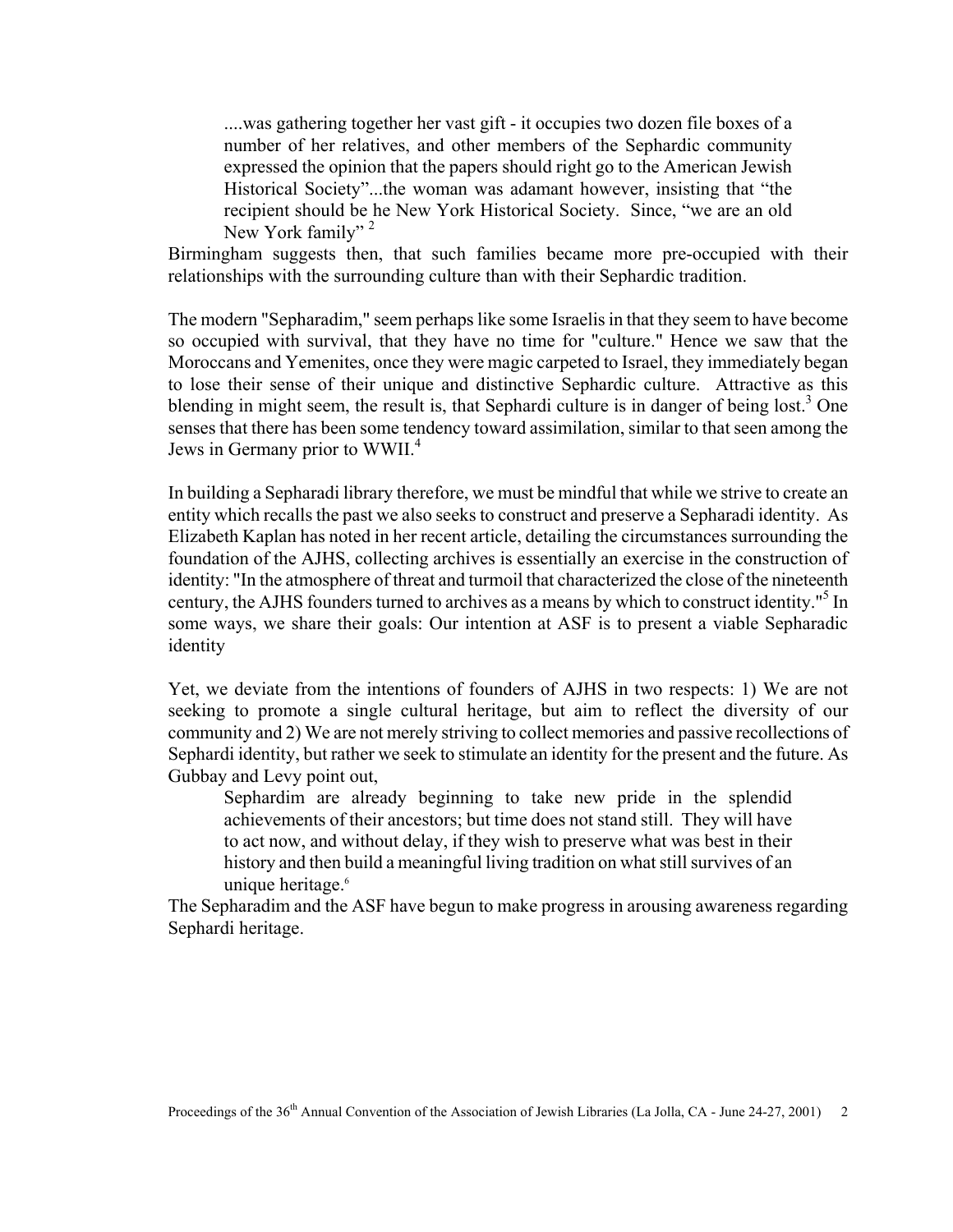The ASF is confronted with a difficult problem, in that there are a variety of conceptions of what it means to be Sepharadi. Sepharadim may be found scattered from one end of the earth to the other, and it is often difficult for the people themselves to acknowledge the Sepharadi identity of their fellows. Whereas some Sepharadi researchers<sup>7</sup> would include only those Jews who came originally from the Iberian peninsula $\delta$ , others assert that Sepharadim can be found scattered in such remote regions as India, Iraq, and the Carribean. Gubbay and Levy have suggested, for example, that the Sepharadim include all those who trace their ancestry back to Babylonian antecedents,<sup>9</sup> and thus would include many "Orientals" whom others would exclude  $10$ 

And, of course, where cultural differences do occur, some critics prefer to emphasize those distinctions over the similarities.. In a recent short article I wrote, I noted that whereas some Sepharadim do consume rice during Pesach, others regard it as strictly forbidden.<sup>11</sup> And despite my careful efforts to remain detached and magnanimous, I still received fierce criticism from some who disapproved of the consumption of rice during Pesach. Yet despite such differences in *Minhag*, Sepharadi diversity needs to be regarded as an asset rather than as a deficit. Tolerance of our conflicting *minhagim* is a positive value for the entire Jewish community, and must be promoted along with the common features of Sepharadi identity.

#### **Sephardic Information**

Sephardic material is available. As a former colleague and rabbinical friend at the Jewish Theological Seminary will readily testify, Sepharadi Rabbis have been producing Musar, Halakhah, and Responsa at an incredible rate for many years now. This material however, is not readily accessible to the average Sepharadim. Preservation and dissemination of information is too isolated. Much of it is to be found in Hebrew, and it tends to be accessible only to a few scholars, or to the followers of the rabbis responsible.

Our fundamental goal then, is to collect a wide variety of literature and media on Sephardic topics and make that information available. You may challenge this approach, asking: aren't we just collecting materials that can be found in other libraries? Perhaps, but with some major differences. To begin with, we concentrate wholly upon the collection of Sephardic material. We are, in addition, not seeking to merely preserve the books on the shelf, but we seek to retain and revive the people and the culture within those books. Thus we see cultural, anthropological material as the backbone of our collection. This material features discussions of Jews of many lands designated as Sephardic (and/or "Oriental"). We tend to be inclusive and let others exclude whom they designate.--For example, we include materials like the Hodja (or Johda) stories, which are found throughout the Middle East. Under this heading we also include music in written and recorded form, videos, cookbooks, and artwork including photographs and a small collection of artifacts to which we hope to add.

## **Historical Materials**

We must also include, of course, historical materials. Those dealing with the Inquisition are critical. The inquisition and expulsion from Spain are focal points in the history of the Sephardim. They caused a complete, universal change in the way they viewed the world.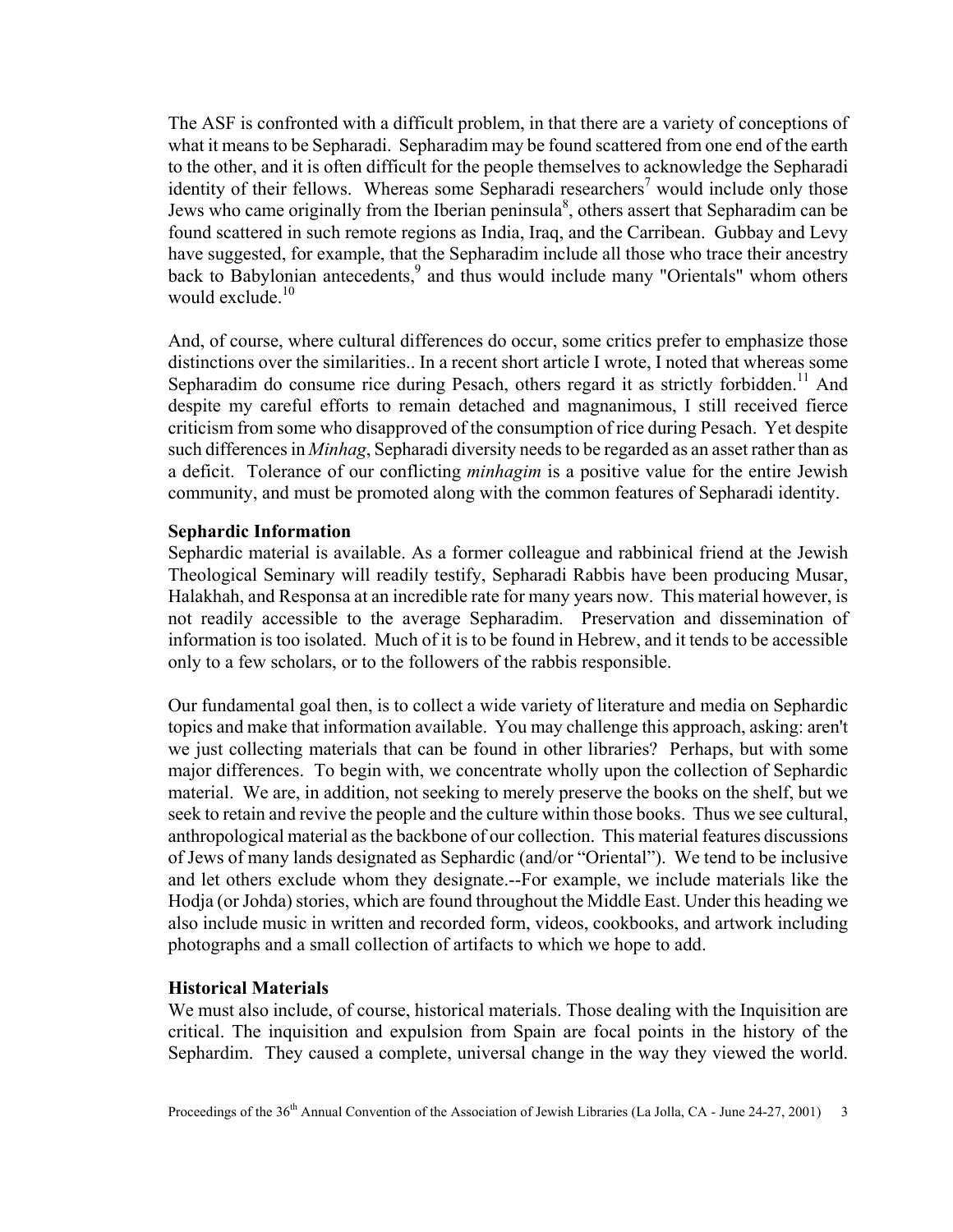They were thrust into totally new environments for the first time in more than a millenium, and were forced to begin interacting with the world in an altogether different manner than they had for centuries past. From being successful professionals and business men they became refugees**.** Similarly, one sees that a similar phenomena occurred among European Jews following the Holocaust. This is not to say that the two events should be directly compared - the contrast across the historical distances makes such an assessment impossible. However, the point is that just as the Holocaust has acted as a stimulus prompting many Jews to begin tracing & generating studies of their history and culture so the expulsion served a similar role among Sephardim. In addition the process spawned the phenomenon of Crypto Jews which remains today a matter for study and concern.

One further means of expressing history is through historical fiction - a wide array is now being published and their claim is that they make Jewish history much more accessible. We are collecting these works despite reservations regarding the trustworthy nature of their history and the questions about the accessibility of such material in a non-lending, academic library.

#### **Philosophical materials**

We are also trying to collect a number of the significant Sepharadi philosophical works that have played such a dramatic part in the Jewish world. These include not only the prominent, traditional works by such notables as Maimonides, Nahmanides, Joseph Karo and Yehudah Halevi; but also more contemporary materials such as the *Halakhot* and *musar* writings of the Ben Ish Hai.

#### **Religious materials**

A Sephardic collection would not be complete without those materials which encompass the religious expression of the people. Unlike the Ashkenazim in the United States, the Sephardim know no distinction between Orthodox, Conservative, and Reform. All of the services are Orthodox, and the Siddurim testify to this. Nevertheless, there is diversity as is reflected in our growing collection of siddurim, including items from the Syrian, Spanish Portuguese, Jerusalem, Jamaican and Greek communities (some in English for the communities here in America, others in Greek for those of first generation). In addition we have a siddur and from the Meshadi (Persian) community a group who lived for many years a Marrano like existence after forcible conversion to Islam**.** We also have Makhsorim from various groups, including the Moshe Lazar--classic Ladino editions (i.e., Feraro) and a very few rare books which have been donated -(one dating back to 1682). Among our Haggadot we have the standards of course, but we also possess some unusual ones, such as a replica of a Sanskrit Haggadah from the Bene Israel and one composed by the Ben Ish Hai.<sup>12</sup>

# **Serials**

The ASF Library did not start with a significant budget for serials. However, I was intent upon making contact with, and establishing a link with, as many of the Sephardi communities as I possibly could, and so I have reached out to many to send us their newsletters. We have further benefited from the contributions of those supporting us, as well as through our close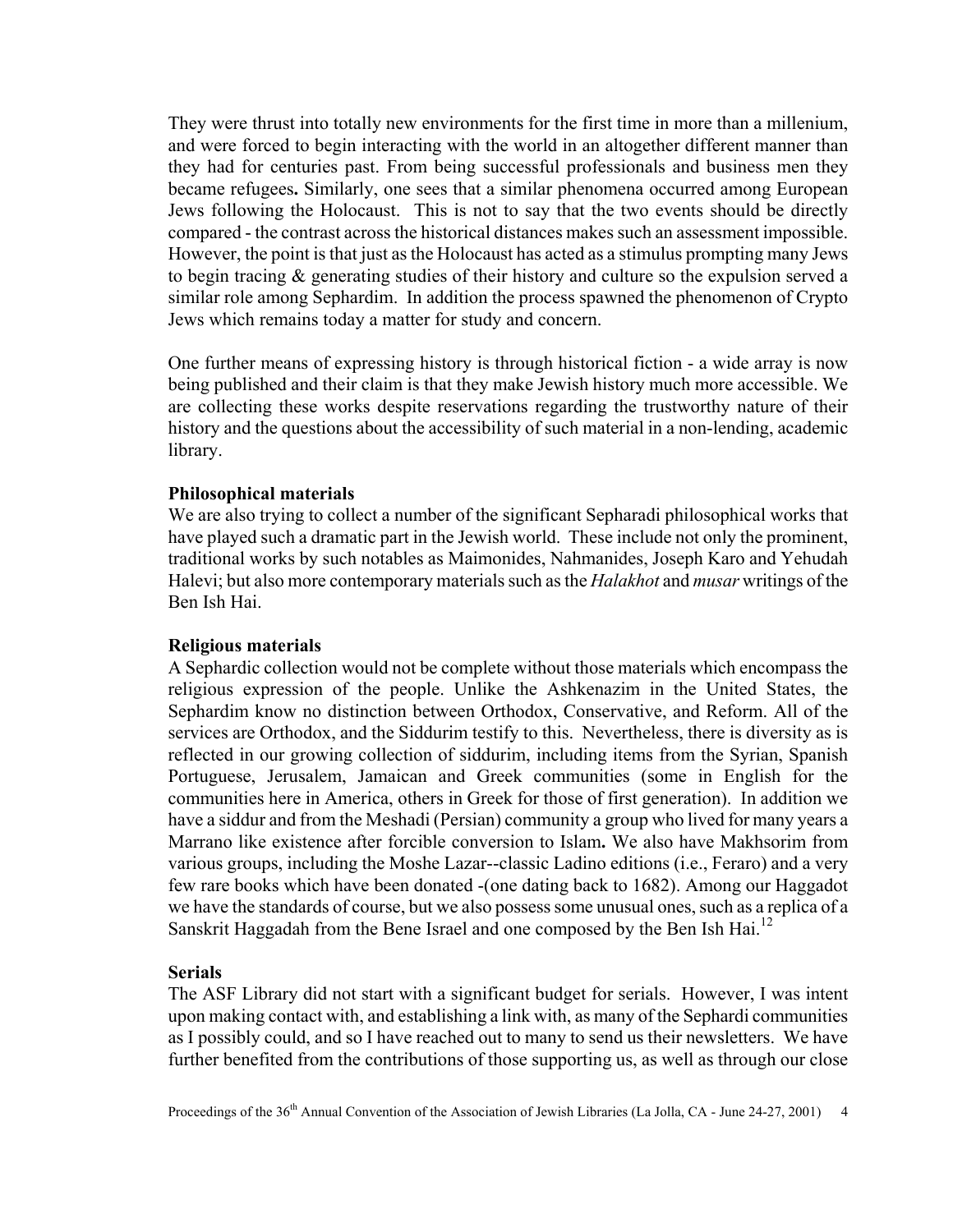affiliations with Yivo, the Genealogical Institute, etc. We have sought in this way to maintain a record of events in the Sephardi community

### **Organization of Information**

It is of course critical that we make it accessible to the public. Our basic means of disseminating information is through research consultation, where no appointment is needed. Since our staff is limited (to one) I have thus far no representative seated in the Reading Room of the Center for Jewish History in NYC.<sup>13</sup> When people come to the center with questions regarding Sepharadim, someone in the Reference area calls me and I come rushing down to help. Similarly, I try to provide a remote reference service over the phone and e-mail. Over the e-mail for example, I received a query through Yivo from Chile, about the small Yugoslavian community of Monastir, now called Bitalo. On another occasion, I received a request from Amit Magazine about the Tunisian Sephardic community. On still another occasion, I received a query from a tourist office that wanted to know locations for synagogues in Athens, Istanbul, and Venice<sup>14</sup>. Venice was tough though, because it had no addresses, just two doors right, etc.

Turning to the technical question surrounding access to the catalog the problem up until now has been that although our libraries have the resources, the resources are frequently difficult to locate.<sup>15</sup> The ultimate solution is to put all the databases from all the libraries into one computer catalog. For the present, however, we are each introducing individual computer databases, mainly through company called **In-Magic**. The American Sephardi Federation Library is only the second agency at the Center for Jewish History to implement such a catalog, and to establish this catalog throughout CJH. Into this catalog we are loading our collection of Sephardic books,<sup>16</sup> cassettes, videos, and like media -- rather than merely cataloging by acquisition number, I use LC classification for these items as well. Archives are cataloged in similar manner.

# **Genealogical Materials**

We seek, however, to build an institution which will not only serve as a depository for books and tapes, but it will also breed new life into the Sephardic Community. This we hope to achieve, by building around the lives, i.e., the genealogical records and oral histories of our patrons. Genealogy has long played a significant role among the Sephardim in the United States. So it was with one of our patrons, Morris Tarragano, who not only contributed his genealogy, but also donated a portion of his oral history in his Ladino-English Bar Mitzvah Speech from 1934. This is being supplemented by a number of monographs (perhaps a dozen or so) sent to us from patrons and the Genealogical Institute at the Center for Jewish History, thanks to Dr. Rachel Fisher.<sup>17</sup> ASF library is now taking steps to compile a genealogical database, based on the membership application.<sup>18</sup> Building on the back of the Genealogical database, we are also compiling a database for those seeking restitution in Arab lands. We are frequently told of the Arab refugees from Israel, but the American Sephardi Federation seeks to make known that there were hundreds of thousands of Jews who were driven out of Arab lands following Israel's independence in 1948. One patron included with her genealogy and restitution report her oral history describing her family's experiences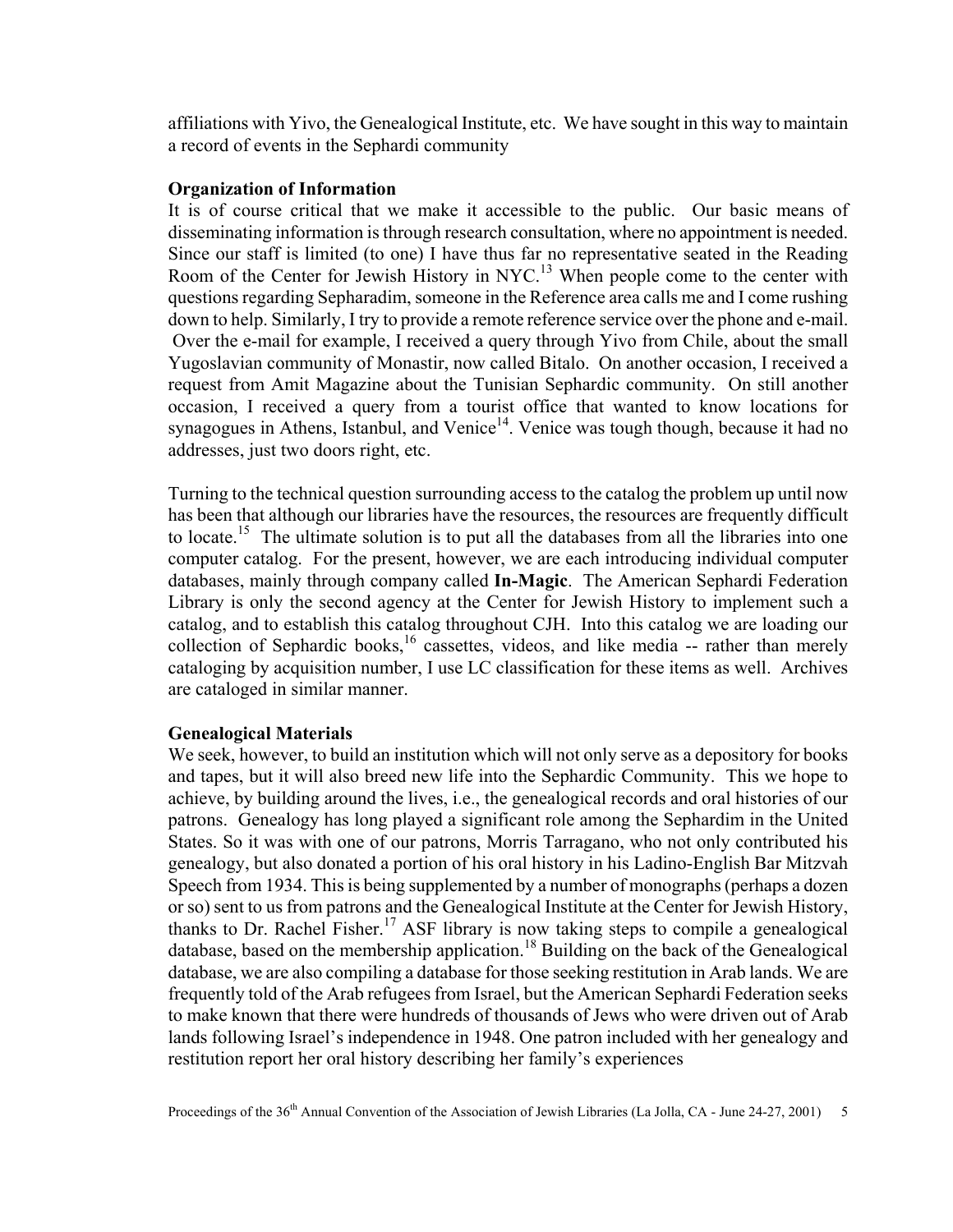# **Conclusion:**

 $\overline{a}$ 

This paper has outlined the main activities of the ASF library at present. We continue to grow through generous donations and loans of material from individuals and institutions. There is much work ahead of us as we work to preserve and stimulate our unique heritage.

# **Endnotes**

1. The Phoenix Sephardic community is a case in point. Phoenix communities appeared to contain no Sepharadim. We visited at Shavuot and found the Moroccan Sepharadim trying to organize the Sepharadic organization of Phoenix. Recently spoke with a rabbi from Tuscon who said there was not only a Sephardic community, but also a Bukharian community which we also include among the Sepharadim.

2. Stephen Birmingham, *The Grandees*, p.17.

3. Hopefully my fears are unfounded. In Israel there are a number of organizations seeking to invigorate and promote the Sephardic heritage. In the New York/New Jersey area a number of congregations and yeshivot strive to maintain and promote their unique heritage. The task of the American Sephardi Federation is to support, publicize and unify the efforts that these groups are making individually.--The role of the library, moreover, is to act as a resource not merely for students of the past, but also, for the active (not passive) stimulation of the cultural future.

4. I am sometimes haunted by the nightmare that Sepharadim are now confronted with a scenario similar to that of a century ago, when scholars took up the scientific study of Judaism (Wissenschaft Judentums ) as they anticipated its demise.

5. Elizabeth Kaplan. "We are what we collect, we collect what we are: Archives and the construction of identity." *The American Archivist.* 63 Spring/Summer 2000. p.150.

6. L. Gubbay and A. Levy. *The Sephardim : Their glorious tradition from the Babylonian Exile to the Present Day*. London : Carnell Ltd, 1992. p.10.

7. Yale Strom. *The expulsion of the Jews: Five hundred years of Exodus*. New York : S.P.I. Books, 1992. p.8.

8. Such researchers would even exclude the Italian Sepharadim as an entity unto themselves, since their earliest antecedents did not come originally from the Iberian peninsula. Loc. cit.

9. L. Gubbay and A. Levy. *The Sephardim : Their glorious tradition from the Babylonian Exile to the Present Day*. London : Carnell Ltd, 1992. p.10.

10. Indeed, in the May, 2001 issue of *Sephardic Image*, one reads of new efforts to train Indian Jews in a Sephardic Center in Israel, & then sending them back to disseminate information in India."SSC graduate goes to Bombay*." Sephardic Image*. vol.12, no.5; May, 2001. p.182.

11. Randall C. Belinfante. "Rice is nice, but on Passover too? *Sephardim Today*. Spring, 2001. p.2.

Proceedings of the 36<sup>th</sup> Annual Convention of the Association of Jewish Libraries (La Jolla, CA - June 24-27, 2001) 6